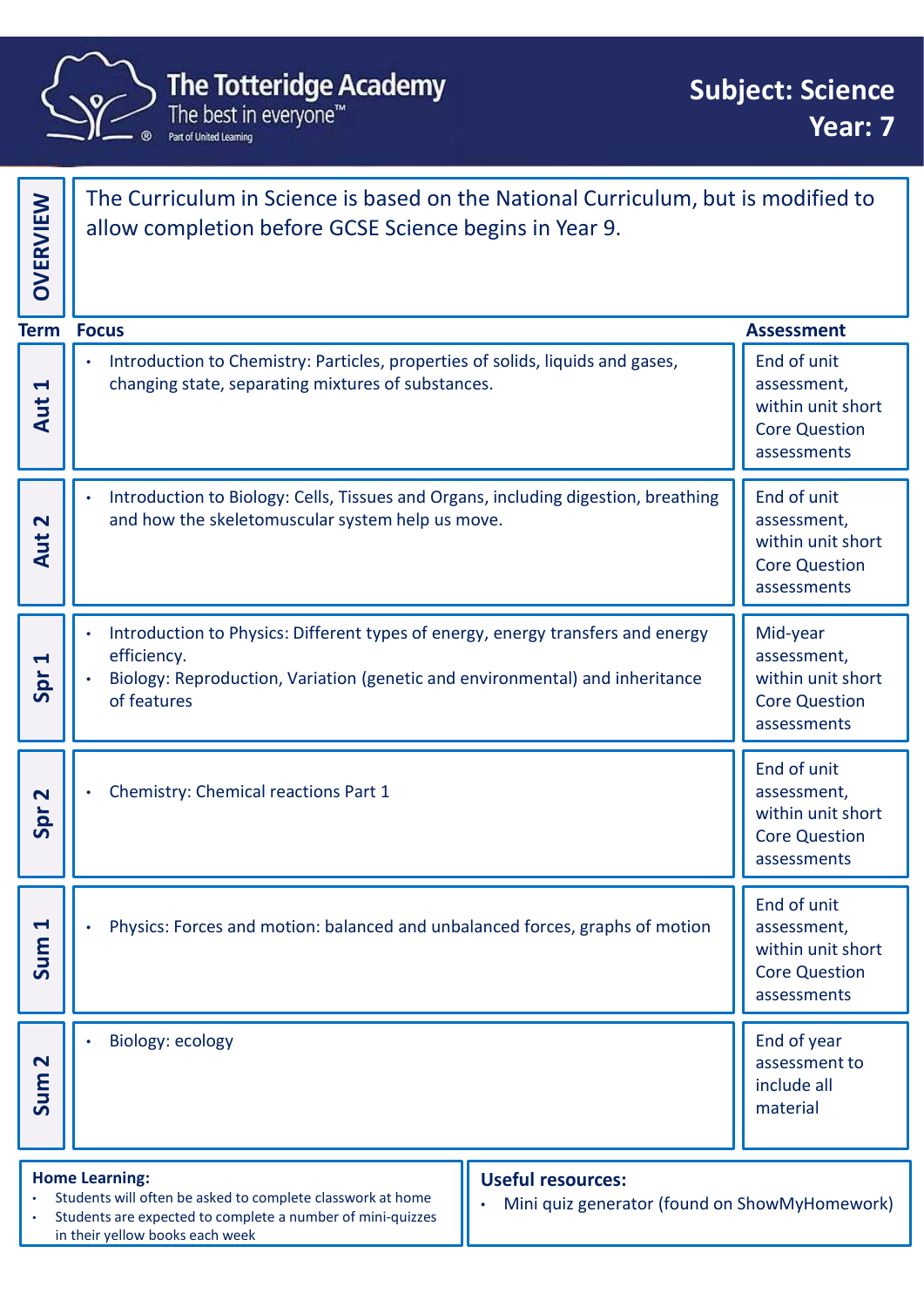

|                             | <b>The Totteridge Academy</b><br>The best in everyone <sup>™</sup><br>Part of United Learning<br>ര                                                                                                                                                                             |  | <b>Subject: Science</b><br>Year: 8                                                     |  |
|-----------------------------|--------------------------------------------------------------------------------------------------------------------------------------------------------------------------------------------------------------------------------------------------------------------------------|--|----------------------------------------------------------------------------------------|--|
| <b>OVERVIEW</b>             | The Curriculum in Science is based on the National Curriculum, but is modified to<br>allow completion before GCSE Science begins in Year 9.                                                                                                                                    |  |                                                                                        |  |
|                             | <b>Term Focus</b>                                                                                                                                                                                                                                                              |  | <b>Assessment</b>                                                                      |  |
| $\blacktriangleleft$<br>Aut | Physics: light and space<br>$\bullet$                                                                                                                                                                                                                                          |  | End of unit<br>assessment,<br>within unit short<br><b>Core Question</b><br>assessments |  |
| $\mathbf{\Omega}$<br>Aut    | Chemistry: Atoms, elements and compounds, and the Periodic Table<br>$\bullet$                                                                                                                                                                                                  |  | End of unit<br>assessment,<br>within unit short<br><b>Core Question</b><br>assessments |  |
| $\blacktriangleleft$        | Biology: digestion and nutrition<br>Spr                                                                                                                                                                                                                                        |  | Mid-year<br>assessment,<br>within unit short<br><b>Core Question</b><br>assessments    |  |
| $\overline{\mathbf{C}}$     | Physics: electricity and magnetism<br>$\bullet$<br>Spr                                                                                                                                                                                                                         |  | End of unit<br>assessment,<br>within unit short<br><b>Core Question</b><br>assessments |  |
| $\blacktriangleleft$<br>Sum | Chemistry: materials and the Earth<br>$\bullet$                                                                                                                                                                                                                                |  | End of unit<br>assessment,<br>within unit short<br><b>Core Question</b><br>assessments |  |
| $\mathbf{\Omega}$           | Biology: plants and photosynthesis<br>Physics: matter<br>$\bullet$<br>Sum                                                                                                                                                                                                      |  | End of year<br>assessment to<br>include all<br>material                                |  |
|                             | <b>Home Learning:</b><br><b>Useful resources:</b><br>Students will often be asked to complete classwork at home<br>Mini quiz generator (found on ShowMyHomework)<br>$\bullet$<br>Students are expected to complete a number of mini-quizzes<br>in their yellow books each week |  |                                                                                        |  |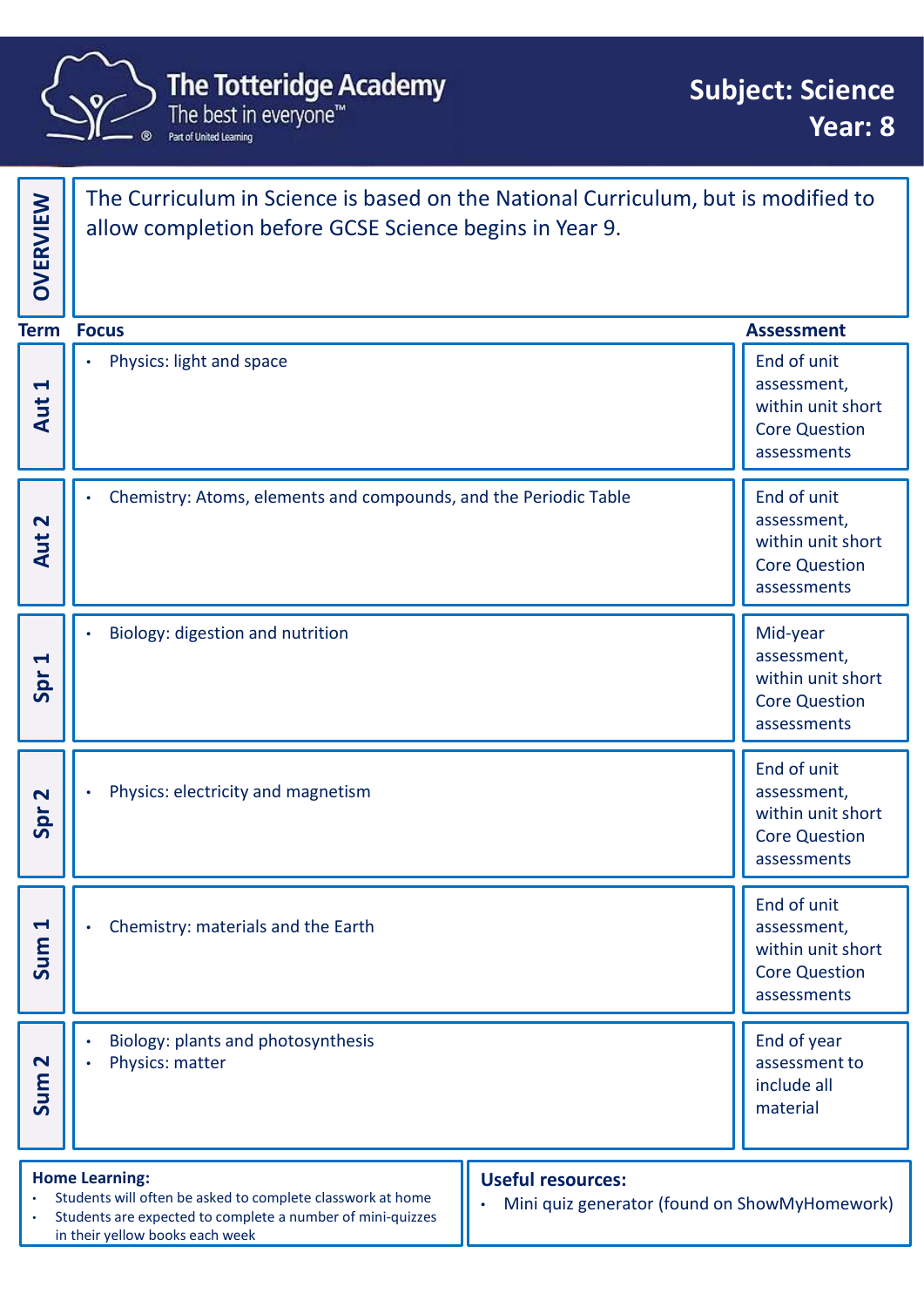

| <b>The Totteridge Academy</b><br><b>Subject: Science</b><br>The best in everyone™<br>Year: 9<br>Part of United Learning |                                                                                                                                                                                                                                                  |                                               |                                                                            |  |
|-------------------------------------------------------------------------------------------------------------------------|--------------------------------------------------------------------------------------------------------------------------------------------------------------------------------------------------------------------------------------------------|-----------------------------------------------|----------------------------------------------------------------------------|--|
| OVERVIEW                                                                                                                | GCSE Combined Science begins in Year 9 and we follow the AQA Trilogy curriculum.<br><b>Combined Science leads to 2 GCSE awards</b><br>For higher-attaining students, we also offer Separate Sciences, beginning in Year 10<br>in an option block |                                               |                                                                            |  |
|                                                                                                                         | <b>Term Focus</b>                                                                                                                                                                                                                                |                                               | <b>Assessment</b>                                                          |  |
| $\blacktriangleleft$<br>Aut                                                                                             | C1: Atomic structure and the periodic table<br>$\bullet$                                                                                                                                                                                         |                                               | End of topic tests<br><b>Required Practicals</b>                           |  |
| $\mathbf N$<br>Aut                                                                                                      | <b>B1: Cell biology</b>                                                                                                                                                                                                                          |                                               | End of term test<br><b>Required Practicals</b>                             |  |
| $\blacktriangleleft$<br>Spr                                                                                             | P1: Energy                                                                                                                                                                                                                                       |                                               | End of topic tests<br><b>Required Practicals</b>                           |  |
| $\mathbf N$<br>Spr                                                                                                      | C2: Bonding, structure and the properties of matter                                                                                                                                                                                              | <b>Physics</b>                                | Spring assessment:<br>1 exam paper,<br>combining Biology,<br>Chemistry and |  |
| $\blacktriangleleft$<br>Sum                                                                                             | <b>B2: organisation</b>                                                                                                                                                                                                                          |                                               | End of topic tests<br><b>Required Practicals</b>                           |  |
| $\mathbf{\Omega}$<br>Sum                                                                                                | P2: Electricity<br>Based on the results of the Year 9 mock exams, and assessments of progress<br>throughout Year 9, the highest-attaining student will be offered the chance to<br>study Triple Science in Years 10 and 11.                      |                                               | Summer exams:<br>1 Biology paper,<br>1 Chemistry paper,<br>1 Physics paper |  |
|                                                                                                                         | <b>Home Learning:</b><br><b>Useful resources:</b><br>Students will often be asked to complete classwork at home<br><b>Seneca Learning</b><br>Students are expected to complete a number of mini-quizzes<br>in their yellow books each week       | Mini quiz generator (found on ShowMyHomework) |                                                                            |  |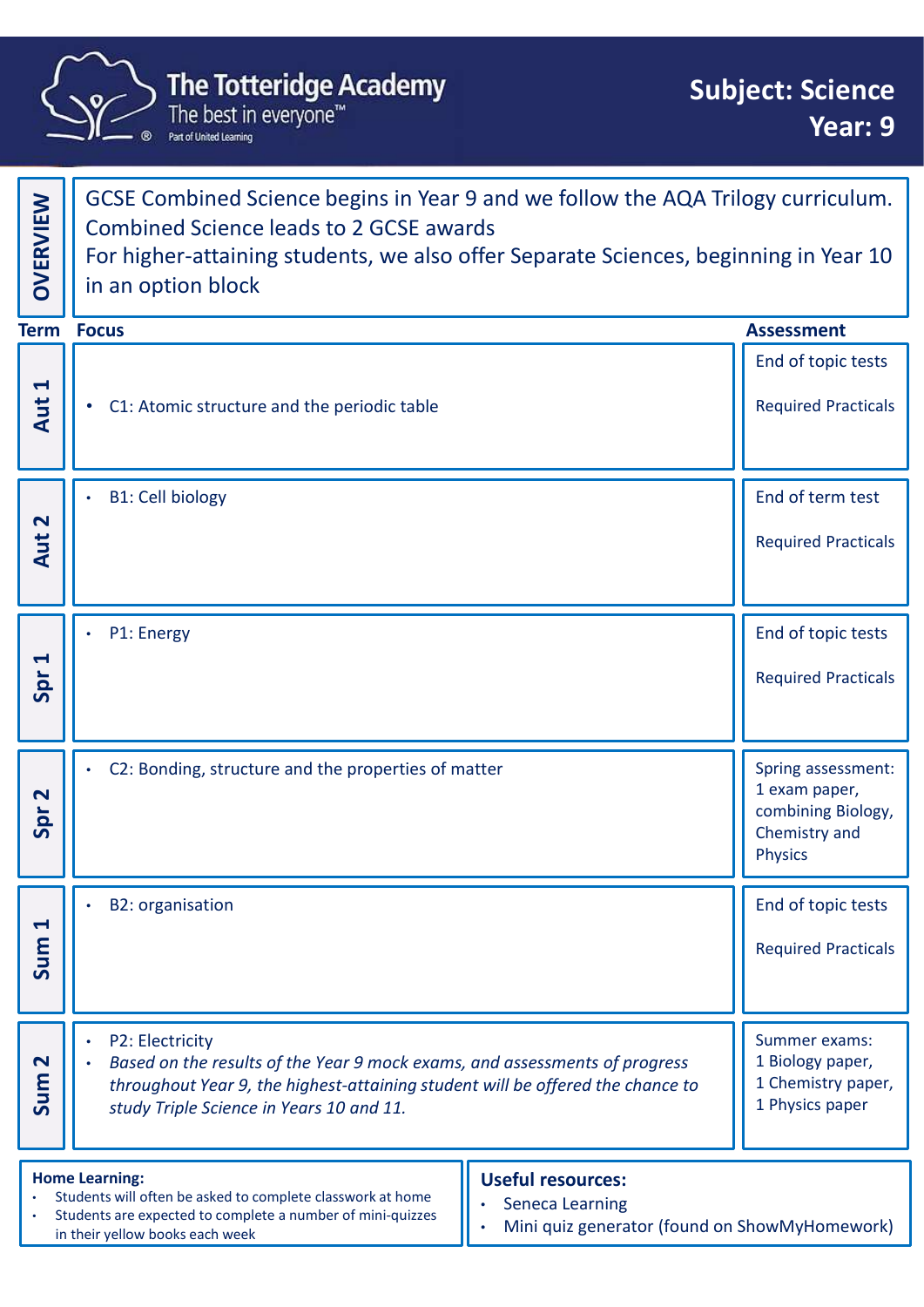

in their yellow books each week

|                             | <b>The Totteridge Academy</b><br>The best in everyone™<br>Part of United Learning                                                                                                                                                                                                                                                                                                      | <b>Subject: Science</b><br><b>Year: 10</b>                                                   |  |
|-----------------------------|----------------------------------------------------------------------------------------------------------------------------------------------------------------------------------------------------------------------------------------------------------------------------------------------------------------------------------------------------------------------------------------|----------------------------------------------------------------------------------------------|--|
| OVERVIEW                    | GCSE Combined Science begins in Year 9 and we follow the AQA Trilogy curriculum.<br><b>Combined Science leads to 2 GCSE awards</b><br>For higher-attaining students, we also offer Separate Sciences, beginning in Year 10 in an option<br>block. Separate Science content is embedded within combined science content. Dedicated<br>Separate Science units will be taught in year 11. |                                                                                              |  |
|                             | <b>Term Focus</b>                                                                                                                                                                                                                                                                                                                                                                      | <b>Assessment</b>                                                                            |  |
| $\blacktriangleleft$<br>Aut | C3: Quantitative Chemistry and B3: Infection and Response taught<br>$\bullet$<br>simultaneously by two different teachers                                                                                                                                                                                                                                                              | End of topic tests<br><b>Required Practicals</b>                                             |  |
| $\mathbf N$<br>Aut          | C3: Quantitative Chemistry and B3: Infection and Response taught<br>$\bullet$<br>simultaneously by two different teachers                                                                                                                                                                                                                                                              | End of term test<br><b>Required Practicals</b>                                               |  |
| $\blacktriangleleft$<br>Spr | C4: Chemical changes, C5: energy changes and B4: Bioenergetics taught<br>simultaneously by two different teachers                                                                                                                                                                                                                                                                      | End of topic tests<br><b>Required Practicals</b>                                             |  |
| $\mathbf N$<br>Spr          | P3: Particle model of matter                                                                                                                                                                                                                                                                                                                                                           | Spring assessment:<br>1 exam paper,<br>combining Biology,<br>Chemistry and<br><b>Physics</b> |  |
| $\blacktriangleleft$<br>Sum | P4: Atomic structure                                                                                                                                                                                                                                                                                                                                                                   | End of topic tests<br><b>Required Practicals</b>                                             |  |
| $\mathbf{\Omega}$<br>Sum    | Results of summer mocks will determine the tier students are entered into for<br>their November mocks in year 11                                                                                                                                                                                                                                                                       | Summer mock:<br>1 Biology paper,<br>1 Chemistry paper,<br>1 Physics paper                    |  |
|                             | <b>Home Learning:</b><br><b>Useful resources:</b><br>Students will often be asked to complete classwork at home<br><b>Seneca Learning</b><br>Students are expected to complete a number of mini-quizzes<br>Mini quiz generator (found on ShowMyHomework)<br>in their vellow hooks each week                                                                                            |                                                                                              |  |